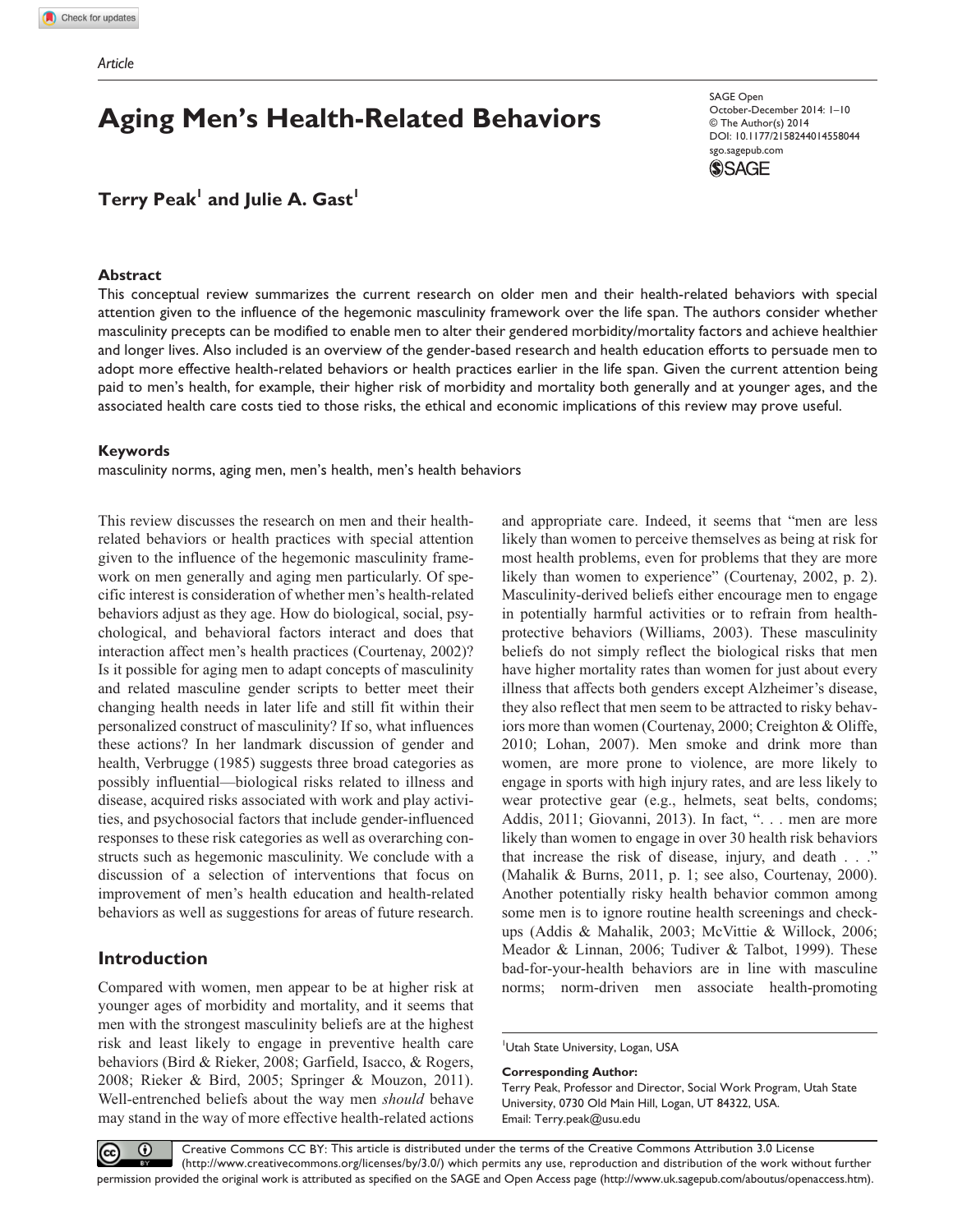behaviors with femininity and that label is unacceptable (Addis, 2011).

### **Hegemonic Masculinity and Masculine Gender Scripts Promote Bad-for-You Health-Related Behavior**

Stereotypical male behavior that may negatively affect men's health is likely to be influenced by what is known as *hegemonic masculinity*, an idealized and norm-laden term. The key features of risky health-related behavior reflective of *hegemonic masculinity* are to ignore pain and other illness symptoms and to forego health care. Men demonstrate hegemonic masculinity when they adopt unhealthy health behaviors—to carry out more positive health behaviors requires that a man reject or modify these beliefs (Courtenay, 2009). Although there is a range of male response to hegemonic masculinity precepts, one hypothesis is that characteristics such as age, level of education, sexual orientation, ethnicity, marital status, or occupation might influence that response (Sabo & Gordon, 1995; Williams & Umberson, 2004). The effect on male health-related behavior or health practices is difficult to predict and likely to vary depending on the social construction of individual life circumstances and life course stage (Sabo & Gordon, 1995; Williams & Umberson, 2004). For example, in research with Latino men, Peak and colleagues reported acceptance of positive health-related behaviors among men as long as the goal was to be a good provider for one's family, which fits within the masculinity framework (Peak, Gast, & Ahlstrom, 2010). As Robertson (2006) states, men's notions of "acceptable" and "unacceptable" health practices can be modified by their unique and subjective experiences through the life span.

An unexpected effect on health behavior related to social class is discussed by several authors including Springer and Mouzon (2011) and O'Brien, Hunt, and Hart (2005) who found that men holding blue-collar-type jobs were *more* likely to seek preventive health care than those in higher status occupations; this is interesting because health and education are thought to be positively correlated, and thus, one might expect those in higher status occupations to have both more education and higher health care usage. These authors, as well as several others, hypothesized that the masculinity threat of not being able to work and provide for one's family might outweigh any other negative considerations associated with health care seeking (Gast & Peak, 2013; O'Brien et al., 2005; Peak et al., 2010; Springer & Mouzon, 2011). Other acceptable motivators that allow men to seek health care include the ability to exert control over one's life, to keep fit, and to maintain an active sex life, all of which fit within the masculinity framework (Addis & Mahalik, 2003). It appears that positive health-related behaviors can be "acceptable" if they fit within the masculinity framework but "not acceptable" if considered femininity-associated behaviors such as attending to emotional issues (Bennett, 2007; Farrimond,

2011). Interestingly, as noted in a study with African American men, some men may downplay their own health needs when balanced against other obligations such as family, work, and community responsibilities, obligations that, in this study, deterred the men from engaging in potentially healthful physical activity (Griffith, Gunter, & Allen, 2011).

Initially, *hegemonic masculinity* was understood to refer to patterns of practice "that institutionalize men's dominance over women" (Connell, 1987, p. 185). This concept of hegemonic masculinity as an idealized description of manhood reached wide acceptance in the late 20th century. Professor R. W. Connell (1987) popularized the term; a six page description appeared in *Gender and Power* and "became the most cited source for the concept of hegemonic masculinity" (Connell & Messerschmidt, 2005, p. 831). Over time, the discussion of hegemonic masculinity evolved from a general description of social roles and men's dominance over women, power relations between genders, and the characteristics associated with hegemonic masculinity, into a discussion of the behaviors that might be associated with the concept, and then to the possible consequences associated with those behaviors. The end result is likely to be multiple masculinities (Springer & Mouzon, 2011) as men strive to be masculine in ways that are negotiated and renegotiated in a dynamic process dependent on context, culture, and changing life circumstances (O'Brien, Hart, & Hunt, 2007; Sabo, 2000; Sabo & Gordon, 1995). Despite the fact that few men actually live the idealized hegemonic masculine life, its influence is farreaching and is especially visible in men's health-related behaviors.

We may see the precepts of hegemonic masculinity enacted in men's lives through the vehicle of *masculine gender scripts*. Burns and Mahalik (2007) define masculine gender scripts as ways of acting, feeling, and thinking based on socially prescribed norms of masculinity. Many men learn how to be masculine from watching other men behave both in the real world and as portrayed in various media and infer appropriate male behavior from these received gender socialization messages (Sabo & Gordon, 1995). Masculine gender scripts that guide male behavior are constructed from these observations as well as societal feedback.

Masculine gender scripts may also promote a gendered response to health issues (Sabo, 2000). For example, men may adopt unhealthy behaviors such as smoking or drinking to excess or engaging in unprotected sexual activity because, according to scripted socialization messages, those behaviors demonstrate idealized masculinity (Courtenay, 2011; Fleming, Lee, & Dworkin, 2014; Sabo & Gordon, 1995). Tracking the influence of these masculinity-themed health messages might provide a useful way to modify men's health-related behaviors—it would be relatively easy to incorporate more health-appropriate masculine gender scripts into health education and health-promotion programs and then evaluate their impact on health outcomes (Gast & Peak, 2013; Thompson, 2008).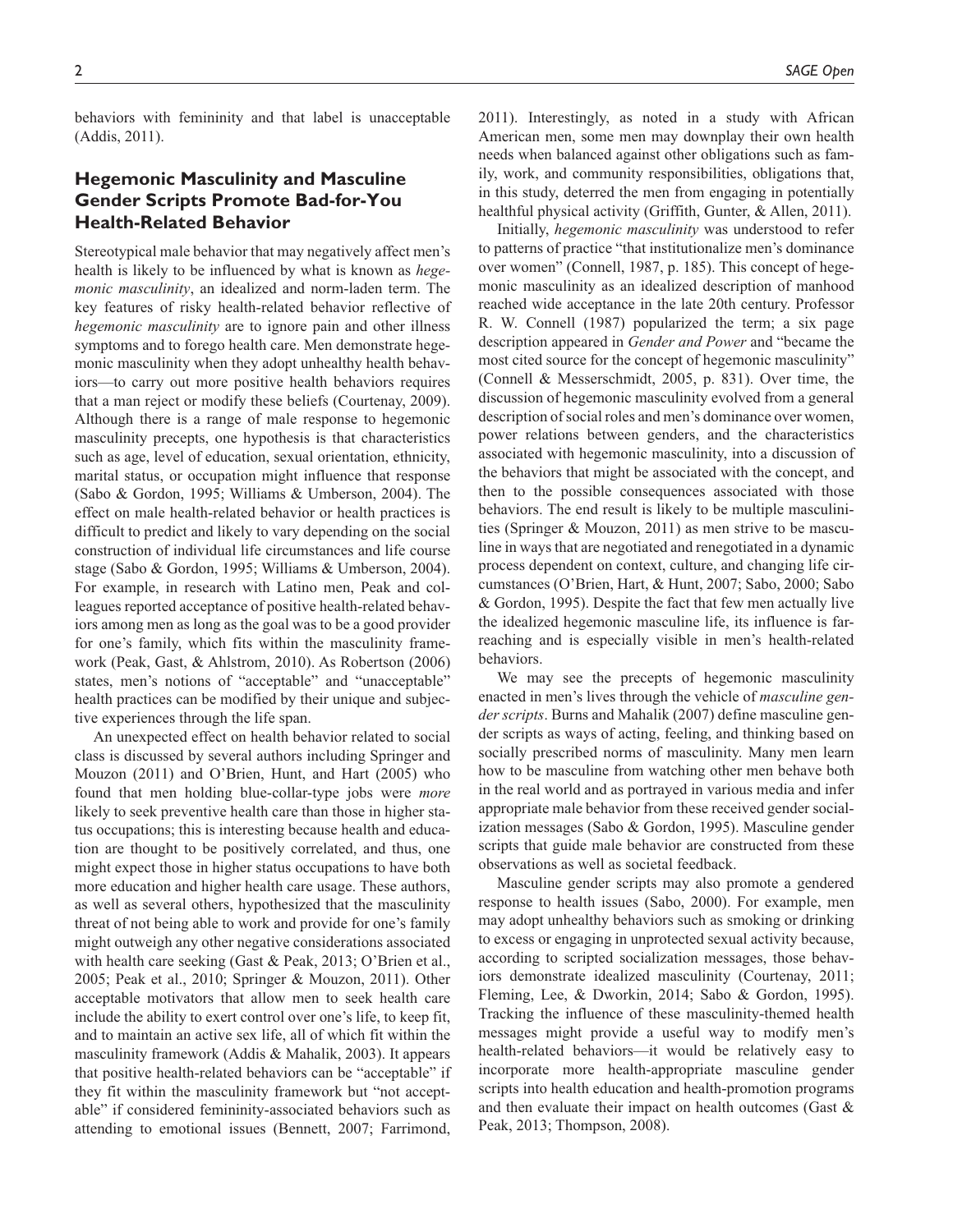From this gendered perspective, doing health means doing gender: "Decisions that men and women take to be healthy are influenced by [their] understandings of what constitutes appropriate masculine and feminine behavior" (Thompson, Reeder, & Abel, 2011, p. 238). Many men express a strong desire to avoid health care encounters in traditional settings and will participate in health-prevention activities if they are disguised as in comfortable community settings such as barbershops or bars (Garfield et al., 2008; McVittie & Willock, 2006) or if responding to targeted messages that affirm gendered stereotypes (Fleming et al., 2014). In these male-associated community settings, participation in health-promotion programs is okay because they are consistent with masculinity-scripted activities. Another example of an acceptable gendered health activity is for a man to use some form of technology—for example, wearing some type of biometric assessment instrument that uploads data to a computerized tracking system—because technology mastery is a desirable male behavior (e.g., Men's Health Network, n.d.; Porche, 2013). Similarly, health activity that is sports related is acceptable because sports activities are masculineidentified behaviors (Tudiver & Talbot, 1999). Certainly paying attention to one's physical health through exercise or diet to improve sports participation fits within the masculinity framework (Garfield et al., 2008; Thompson et al., 2011). Interestingly, the range of acceptable male behavior connected to physical condition appears to be more limited than the range of acceptable female behavior; if there is a comparable hegemonic femininity framework, few can agree on its structure and composition (Connell, 1987). Despite what one might assume about men's spirit of adventure and willingness to think outside the box, ". . . men appear more constrained than women by gender ideologies" (Evans, Blye, Oliffe, & Gregory, 2011, p. 8).

### **The Influence of Age on Masculinity and Men's Health-Related Behaviors**

Interpretations of hegemonic masculinity vary for individual men at different stages/ages in their lives, refined by context, culture, and life circumstances. Hegemonic masculinity is not one consistent message, there is no one-size-fits-all definition. Multiple forms of masculinity are socially constructed and modified over the life course; each man makes his own adjustment (Sabo & Gordon, 1995; Thompson et al., 2011). Depending on what they have learned from their life experiences, older men may see the need and have the ability to repackage and reconstruct hegemonic masculinity messages to be less constraining; age-associated wisdom or the knowledge gained from life-altering circumstances such as widowhood might be used to modify traditional masculine beliefs and permit more effective health-related behaviors (Bennett, 2007; Springer & Mouzon, 2011).

There is a growing body of research on masculinity and its effects on men's health-related actions generally but not as much that specifically addresses whether age tempers health-related actions driven by hegemonic masculinity. Yet, over the life course, as men age, they may be more willing to readjust their views on masculinity in general and masculinity-associated health behaviors specifically. Verbrugge (1985) says that a combination of biological risks, acquired risks, and psychosocial factors helps explain health-related behaviors and psychosocial factors are more influential for women than for men. For example, women are more likely to feel psychological distress (e.g., guilt over conflicting demands, depression, and anxiety) but also are more willing to express those feelings and to seek help coping with them (e.g., social support). Taylor et al. (2000) state that, over time, women have evolved a more successful stress response of *tend-and-befriend* that builds social support networks and that women are more likely to rely on female friends as opposed to spouses for needed assistance. Although women may provide help to both men and women in their social networks, they ask for and receive help more often from their female friends (Taylor et al., 2000). In comparison, the male stress response of *fight-or-flight* does not build a social support network and produces less instrumental help in times of need. *Fight-or-flight* is associated with the hegemonic masculinity ideals that are suggested to shape men's healthrelated behaviors (Taylor et al., 2000; Verbrugge, 1985). Is it possible for older men to add the more health-useful *tendand-befriend* stress response to their behavioral repertoire? A broader range of behavioral responses might enhance the support options available to older men later in life. For instance, in work with older widowed men in England, Bennett (2007) found some older widowers managed to reconstruct masculinity-derived emotional self-control and allow emotional expression by changing the behavior categorization from "sissy stuff" to a demonstration of "the sturdy oak" (Brannon, 1976). Given the growth in our aging population and rising health care costs associated with aging, any improvement in men's health-related behaviors that might produce cost savings takes on new importance (Springer & Mouzon, 2011).

Is it possible for aging men to transcend the badfor-your-health behaviors associated with hegemonic masculinity? Can older men assume more effective age-appropriate—or health-appropriate—models of masculinity? Springer and Mouzon (2011) and others suggest that older men who are retired or in poor health might be more willing to do so because they have already lost the idealized sense of masculinity tied to occupational success and robust health (Calasanti, 2004; Calasanti & King, 2005). Widowhood too can be a motivator for change because wives are potential health-promoting agents. In a recent study of the effect of spousal loss on multiple dimensions of health for both genders, negative health behaviors were reported to be consistently more likely among men after losing a spouse (Das, 2012). The role adjustments associated with common events of older age, for example, retirement or widowhood, may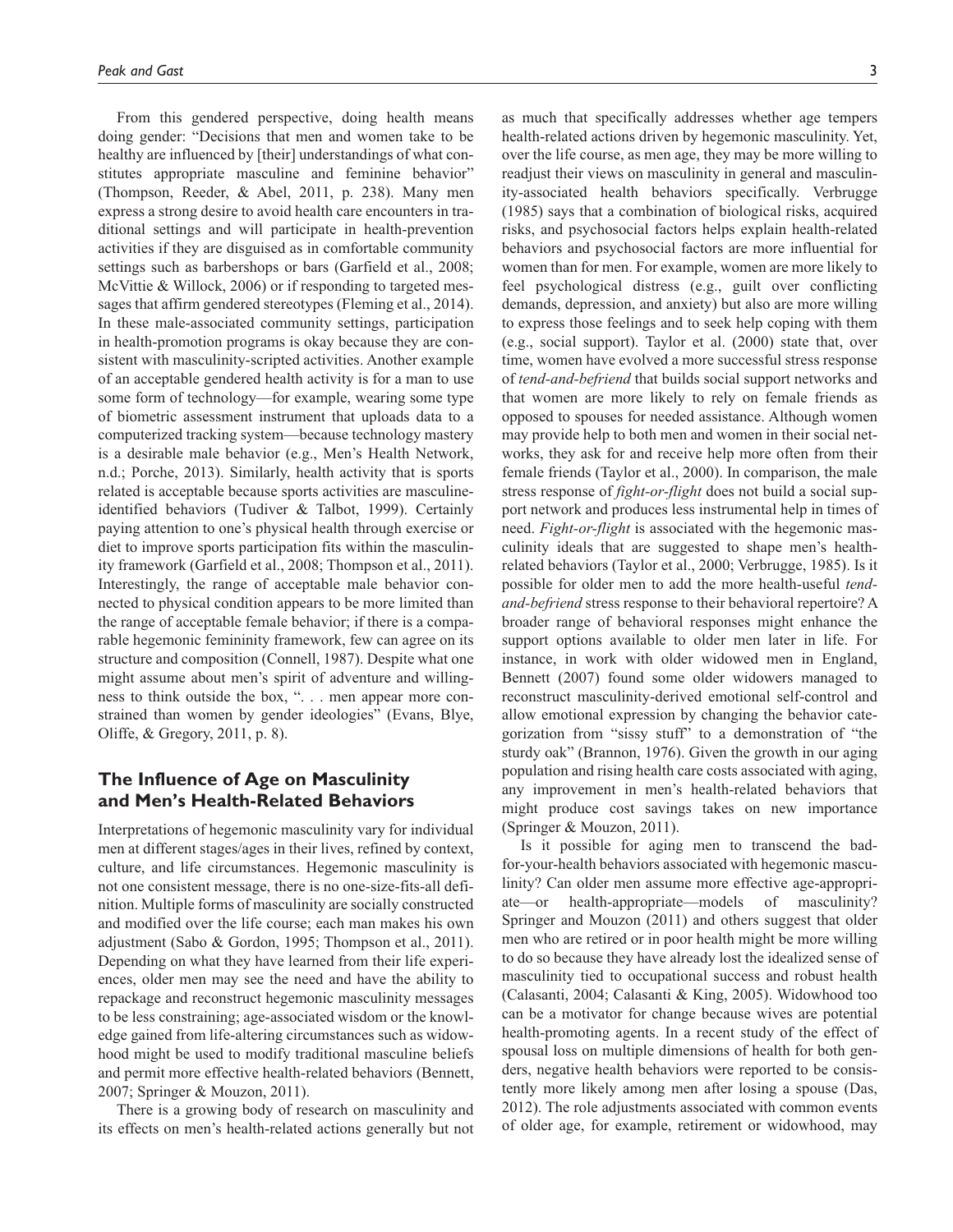create opportunities for men to assume more effective healthrelated behaviors. In the case of widowhood, for example, given how often wives are the traditional health-behavior motivators for their husbands, if older men want to assume better health behavior without their health-promoting wives, figuring out new routes to achieve that goal is a necessity, and in some cases, as Bennett (2007) has found, does occur. (Note that although older women are more likely to be widowed in later life, women are more active health seekers and better at recruiting needed social support throughout their life span and typically do not need to adjust their health behaviors after spousal loss.)

Can men use their older age to modify their social construction of masculinity, from a normative to a more pragmatic embodiment of masculinity (Robertson, 2006)? Robertson, Sheikh, and Moore (2010) suggest the possibility of a linkage between the gendered nature of embodiment and more effective health practices. The intersection of gender, health, and aging and the relative weight of each in regulating behavior over the life course are fluid and may incorporate partnership status as well as factors related to economic and social class (Arber et al. 2005; Rieker & Bird, 2005). Will older men allow themselves to reinterpret the meaning of masculinity messages if a health threat calls for more effective behaviors that do not fit within hegemonic masculinity precepts? Tannenbaum and Frank (2011) explored this theme in a qualitative focus group study with 48 communitydwelling older men and then in a second study, a mail survey of 2,000 men aged 55 to 97. The focus group results in the first study indicate that health status can be used to permit more effective health-related behavior, even if that behavior is a threat to the stereotypical masculinity messages. The survey results in the second study specify age, even more than scores on a standardized masculinity index, for its ability to predict the acceptance of health-related behaviors. Both studies support the hypothesis that

with age men will succeed in incorporating actions into their daily lives in a way that does not conflict with their perceived resilience to frailty and weakness, even if such actions involve seeking help for illness or adopting healthier lifestyle behaviors. (Tannenbaum & Frank, 2011, p. 243)

This may mean that the ability of aging men to adjust health-related behavior is simply unpredictable given the range of possible masculinity modifications, including those associated with retirement or spousal loss (Evans et al., 2011).

There is some evidence that age *does* temper health behavior and that an individual's interpretation of masculinity precepts can be modified to be more pragmatic. In a study of 107 older adults in Florida, McGinty, Dark-Freudeman, and West (2012) compared younger (aged 50s-60s) and older (70s-80s) adults in terms of attitudes toward health behaviors and reported that age did affect some health-related behaviors. In this sample, the younger older adults were more

focused on health-improvement goals, whereas health-maintenance goals seemed more important to the older cohort. Respondents in both age categories appeared motivated more by health fears rather than health hopes in terms of health behaviors, but the younger older adults seemed more likely to believe that positive health behavior actions taken now could potentially improve future health, whereas the older group seemed satisfied with maintaining current health levels (McGinty et al., 2012).

Robertson et al. (2010), in their study of male cardiac patients, found a range of behavioral responses as the men struggled to adopt more effective health practices. Men appeared to feel more comfortable using age to explain their cardiac event as opposed to a gendered explanation that incorporates the notion of poor health. The use of age in this way maintains masculine capital. Another study that looked at whether health beliefs can be tempered for older adults was undertaken by Stephan, Chalabaev, Kotter-Gruhn, and Jaconelli (2013) who describe how negative stereotypical views of aging actually improved when positive feedback was provided to the older participants. Working with a group of 49 older adults (ages 52-91), Stephan and his team were able to successfully manipulate these older adults to feel younger after the team communicated positive performance messages about results of a handgrip test that induced the older participants to compare themselves favorably with younger peers (Stephan et al., 2013). After hearing these positive messages, the older adult participants improved their handgrip strength simply because they *felt* younger, although no physical indicator had changed. Communicating positive messages may be a promising strategy that could be used "to enhance physical functioning and health-related outcomes among older adults" (Stephan et al., 2013, p. 6).

Levy (2003) also described attempts to manipulate aging and gender stereotypes and suggested that the stereotyping process starts early in life when we internalize the negative aging messages we see and hear communicated around us. We accept these negative views about aging as valid and, over time, the messages evolve into negative self-stereotypes that affect our behavior when we actually are older (Kotter-Gruhn & Hess, 2012; Levy, 2003). Levy held four focus groups with a volunteer sample of men  $(N = 32)$ , all Caucasian, and an age range of 21 to 68 ( $M = 42.65$ ). Levy was particularly interested in how masculine gender scripts affect men's views of their own aging. The focus group results indicated that (a) men recognize that their bodies change as they age, (b) masculine gender scripts have an impact on their views on aging, (c) men need to and will rethink what masculinity means when faced with the challenges of aging, and (d) men think of aging in terms of capacity for physical activity (Levy, 2003). A particular contribution of this study is the acknowledgment that negative stereotypes of both aging and gender are internalized at an early age, then reinforced throughout the life span and enacted in later life.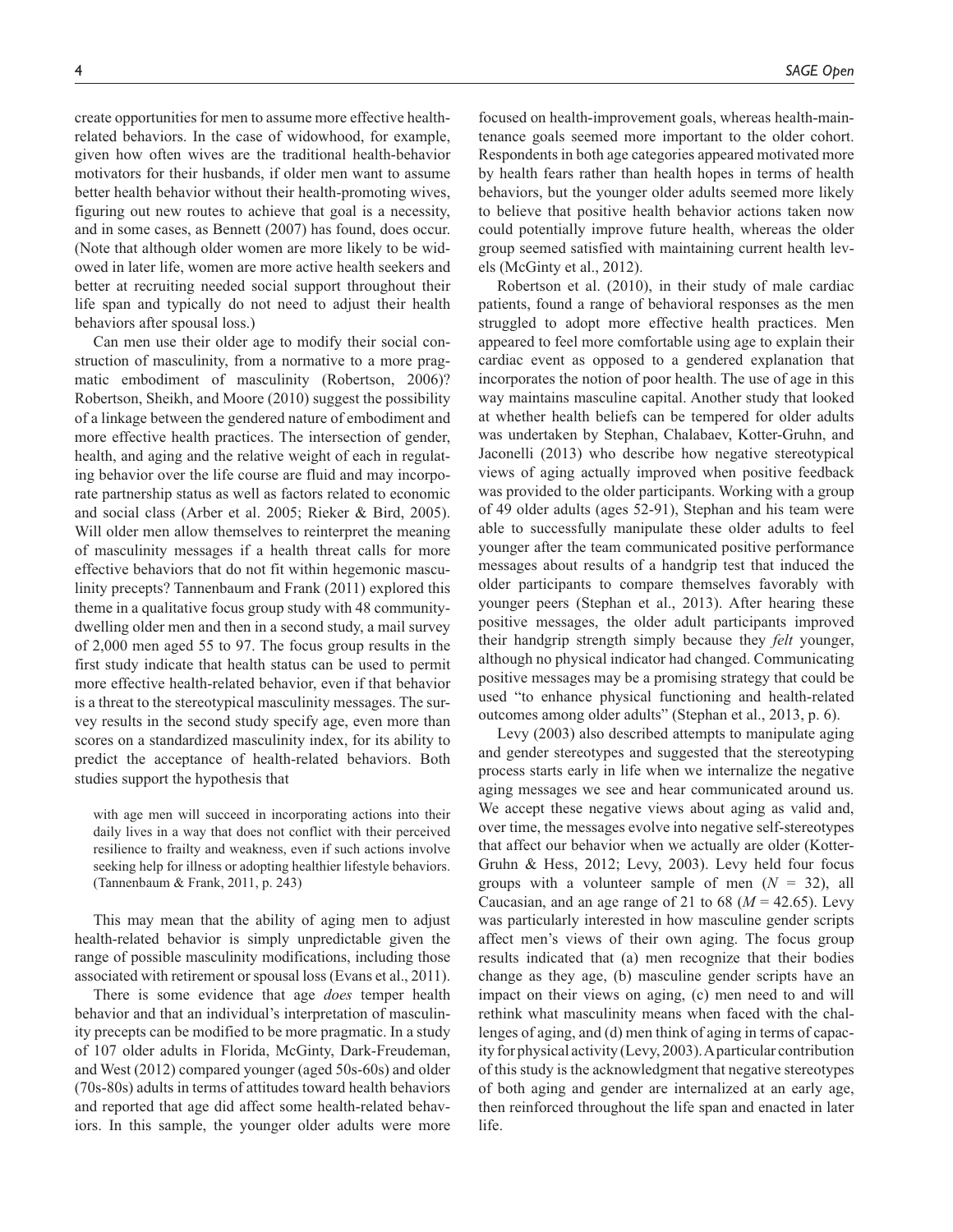Because there is a range of male response to masculinitygenerated messages, it is likely that any individualized interpretation of masculinity beliefs will differentially affect men's health-related behaviors as well (Springer & Mouzon, 2011). It is okay for employed men to have flu shots if this insures they will remain in good enough health to provide for their families because being a good provider is in accord with masculine ideals, but what is the acceptable motivation for older men who are no longer in the workforce? Older non-working men need an alternate interpretation that supports maintaining good physical health when it is not connected to being a good provider. Acceptable masculinity-scripted reasons for older non-working men to maintain good physical health might include ensuring independence and autonomy because "real men" strive to avoid dependence on others (Calasanti, 2004; O'Brien et al., 2007). Avoidance of physical dependence might allow a routine physical exam but not a visit to a mental health professional because mental illness carries more negative stigma for men. A prostate exam is acceptable because part of the definition of being a "real man" is the ability to maintain an active sex life (Kontula & Haavio-Mannila, 2009; Matthias, Lubben, Atchison, & Schweitzer, 1997; Smith, Braunack-Mayer, Wittert, & Warin, 2007).

Tannenbaum and Frank (2011), the researchers who described findings from the qualitative and quantitative studies cited above, identified age, as opposed to scores on a masculinity index, as the better predictor of older men's health-related behaviors (e.g., wearing seat belts, exercise, eating well, getting an annual physical), which fits within the hypothesis that age does temper male health-related behavior. Participants in these two studies were 55 and older and, at least in the qualitative focus group findings, able to transcend the pull of hegemonic masculinity-driven behavior of "selfreliance, resilience, and toughness" (Tannenbaum & Frank, 2011, p. 247). Some of the respondents mentioned that engagement in good-for-you health behaviors demonstrated that they were in control of their health and, of course, personal autonomy fits within the hegemonic masculinity framework. For these men, witnessing friends vulnerable to aging-related health problems was a motivator to find an alternate solution, especially if that alternate solution promoted personal autonomy and fit the hegemonic "real men" masculinity model. Attempts to modify stereotypical thinking about the consequences of aging seem to have been successful in the studies cited here and are worth exploring further. It appears possible under conditions of sufficient motivation (e.g., after observing vulnerable friends), or if the definition of acceptable health-related behavior expands beyond being a good provider, as it might with non-working men, that older men can adjust their health-related behaviors.

### **Marital Status and Men's Health-Related Behavior**

It is widely accepted that being male is a potential risk factor for health; in some cases, health care professionals actually

expect poor health-related behavior from their male patients. Several studies report that health practitioners assume women will be the health care supervisors, overseers, and promoters of men's health care decision making (Seymour-Smith, Wetherell, & Phoenix, 2002; Thompson et al., 2011; Tudiver & Talbot, 1999); in some health practices, patientreminder postcards and health-promotion messages are sent to patient partners (Stepnick, 2003). The underlying assumption is that a woman's intervention transforms a man's health care visit from "not going to happen" to "ok, make me an appointment," because his goal of wife-appeasement converts the health care visit to an acceptable masculine behavior—"my wife made me come" is all he is required to say (Gast & Peak, 2011; Seymour-Smith et al., 2002).

Marriage is known to provide both physical and mental health benefits for men that are different from those benefits women receive (Gast & Peak, 2011; Peak et al., 2010; Schoenborn, 2004). Markey, Markey, Schneider, and Brownlee (2005) describe how married men engage in more health-promoting behaviors and fewer health risk-taking behaviors when compared with single, divorced, and widowed men. They report that married men are significantly more likely than single men to undergo colorectal cancer screenings, cholesterol screenings, and prostate exams, even after controlling for age (Markey et al., 2005). Men also benefit from marriage through spousal management of daily hassles (Greenstein, 2000), provision of social support (Umberson, Chen, House, Hopkins, & Slaten, 1996), encouragement of health-promoting behaviors, and discouragement of health-harming behaviors (Umberson, 1987). It is important to note, however, that research has found a relationship between marital strain, aging, and health for both men and women (Umberson, Williams, Powers, Liu, & Needham, 2006). Umberson and colleagues (2006) noted that "the negative aspects of marriage appear to become more consequential for health as individuals age" (p. 13).

Some men voice gratitude for the potential health benefits found in marriage. For example, in a recent focus group study with married men between the ages of 20 and 89 (Arnell, 2014), participants reported less of a need to display traditional masculine traits and specifically noted reduced risk-taking behavior after marriage. These men also cited appreciation for spousal health-related social support and social control. Many respondents remarked that they avoided health care because (a) their fathers avoided health care, (b) they felt men should wait out an illness rather than seek health care, and (c) to spend time and money on health care was perceived as taking these resources away from their families. Some men learned not to tell their wives of injuries or illnesses to avoid the spousal social control strategies that would be used to pressure them. Although several participants reported less of a desire to adhere to conventional gender scripts after marriage, others felt that once they married, their time-honored breadwinner role placed a heavier burden on them. Respondents also stated that they maintained masculine identities through being a good provider and avoided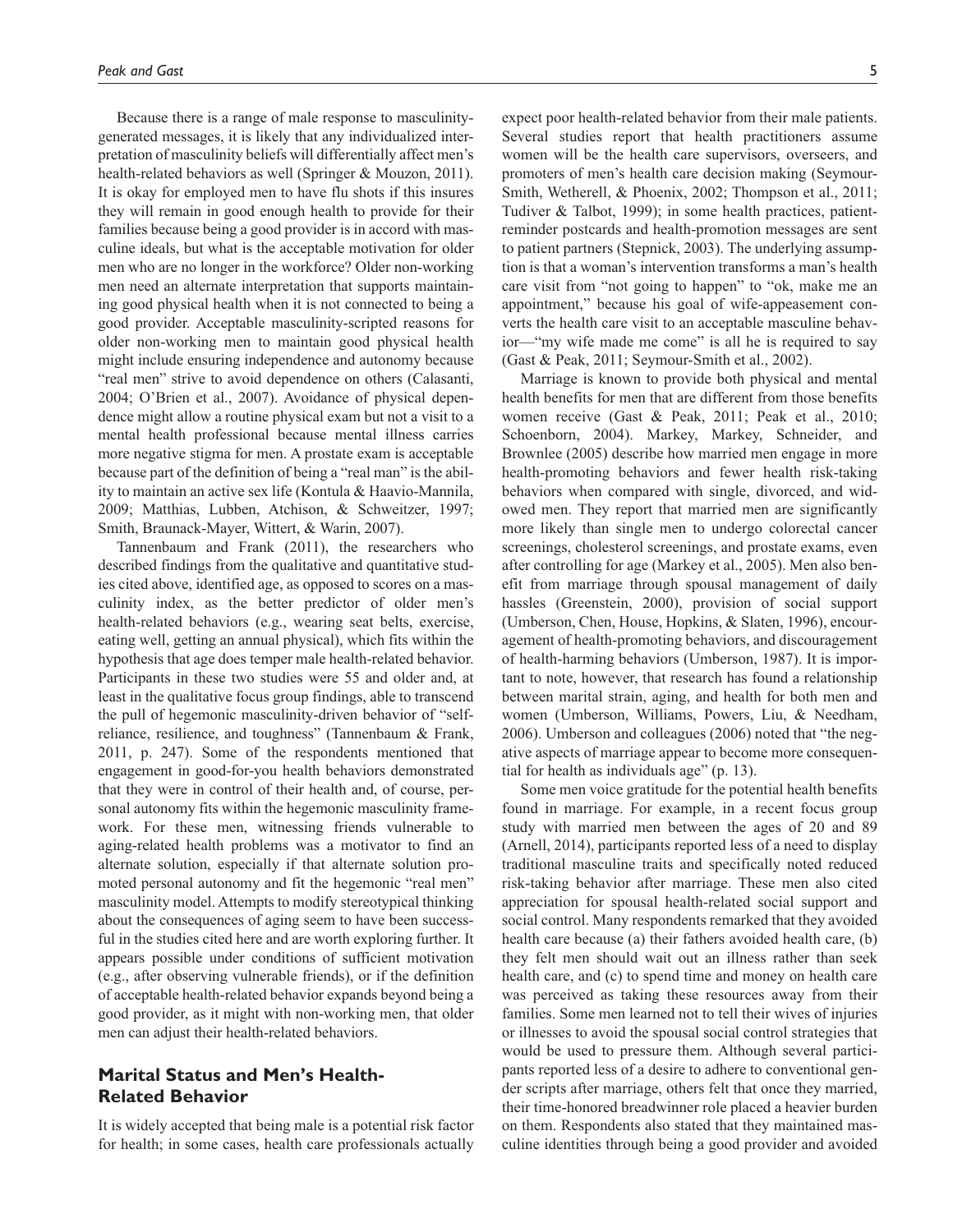health care unless it was an emergency or interfered with their ability to work. Overall, these men did not feel that spousal social control was a masculinity threat but developed individual strategies to avoid marital conflict around health care behavior (Arnell, 2014).

Other research has linked marital status and men's healthrelated behavior to masculinity-related beliefs. Wives often encourage healthy behaviors through social control especially when a partner is unwilling to make a health behavior change on his own (Franks et al., 2006). Umberson (1992) reported that 80% of men named a spouse as the primary source of social control, and August and Sorkin (2010) stated that married men received social control messages more often than unmarried men. In a focus group study with Caucasian men, participants described seeking health care because of spousal pressure as opposed to severity of symptoms (Gast & Peak, 2011). Conversely, some research noted that social control efforts by spouses can be ineffective in promoting health behavior change and suggested that those efforts might undercut the confidence of the receiving spouse in his own ability to improve unhealthy behaviors and might increase psychological distress (Fekete, Stephens, Druley, & Greene, 2006; Franks et al., 2006; Helgeson, Novak, Lepore, & Eton, 2004; Rook, 1990). Very little research has specifically looked at spousal control, aging, and men's health.

Taken together, this body of research provides inconsistent messages about the value of spousal social control on men's health behaviors. The presence of a wife may result in better health-related behaviors for some men, but it is not clear which men benefit from spousal intervention and which are capable of self-directed health care. It is important to understand the beneficial aspects of spousal social control if one wants to improve older men's health-related behaviors. In the case of widowhood, is a substitute for absent spousal control the appropriate goal or should the preferred goal be encouragement for self-directed health-related behavior earlier in life so that all men, not just older men, become better independent actors with regard to their own health care behavior? Improving men's health-related decision making earlier in the life span might result in improved morbidity as well as mortality. The following section describes several promising interventions that attempt to do just that.

### **Interventions That Help Men Modify Health-Related Behaviors**

There has been an upsurge in attention to men's health, as can be seen, in part, in the inception of the Men's Health Network and Men's Health Month, which may underlie some of the current interest in interventions directed at men's health-related behaviors. Garfield et al. (2008) described a wide array of options in their excellent overview of this topic—several promising examples are discussed below. In addition, Courtenay, in *Dying to be Men* (2011) devoted a significant portion of his book to an analysis of why men

behave as they do in relation to their health and highlights possible interventions practitioners might try to effect change in men's health-related behaviors. Courtenay strongly supports that men and women "require different interventions, and that failure to tailor interventions to these specific needs significantly reduces the chance of behavioral change" (Courtenay, 2011, p. 289).

It seems likely that marketing male-specific health-related information and health services in settings in which masculine behaviors are supported (McVittie & Willock, 2006) will be more effective in overcoming men's reluctance to seek help as compared with the assumption that all health education efforts are equally effective with everyone. Even college-aged men benefit from messages tailored to their specific age-appropriate needs and learning styles, as Courtenay described in *Dying to be Men* (2011). Some of the techniques mentioned, such as utilizing representatives of the target group to help formulate health education plans, as well as trying something out of the ordinary to reach those considered resistant to health education, could work well with a male population of any age (Courtenay, 2011).

We see one example of an attempt to target messages appropriately to men in the Men's Health Network (MHN; [www.men](www.menshealthnetwork.com)[shealthnetwork.com\)](www.menshealthnetwork.com), a non-profit educational organization created to improve men's health, which offers health information that fits within the hegemonic masculinity perspective (Giovanni, 2013). The MHN website is a portal to an array of health education options that try to appeal to a wide range of men; the photographs used on the site show men engaged in a variety of manly activities. One MHN suggestion for more effective health behavior is to label a checkup a *Well-Man consultation*, which removes negative illness stigma; it is a checklist of typical health needs all men have, any health actions that result are considered routine, although men are encouraged to be proactive instead of reactive ([www.menshealth-network.org\)](www.menshealth-network.org).

The Men Health Center in Baltimore is a male-friendly health clinic that tailors health services to men using researchbased techniques on male health-related behaviors (Garfield et al., 2008). One male-friendly adaptation is that on arrival at the clinic, men write down their health concern on a piece of paper and hand that to the receptionist rather than openly voice the concern where others might overhear, thus averting possible embarrassment. The clinic uses community outreach to inform both men and women about their services. The information is marketed to men in settings where men gather (e.g., at work sites or at a barbershop); women receive positive feedback for their roles in encouraging men to seek appropriate health care (Garfield et al., 2008). Work sites are also a potential male-friendly setting; Peak et al. (2010) in their focus group study with Latino men found those respondents favored health-promotion programming at the worksite. If they are no longer working, older men may be responsive to health education services provided in alternate male-friendly community settings such as coffee shops or barbershops instead.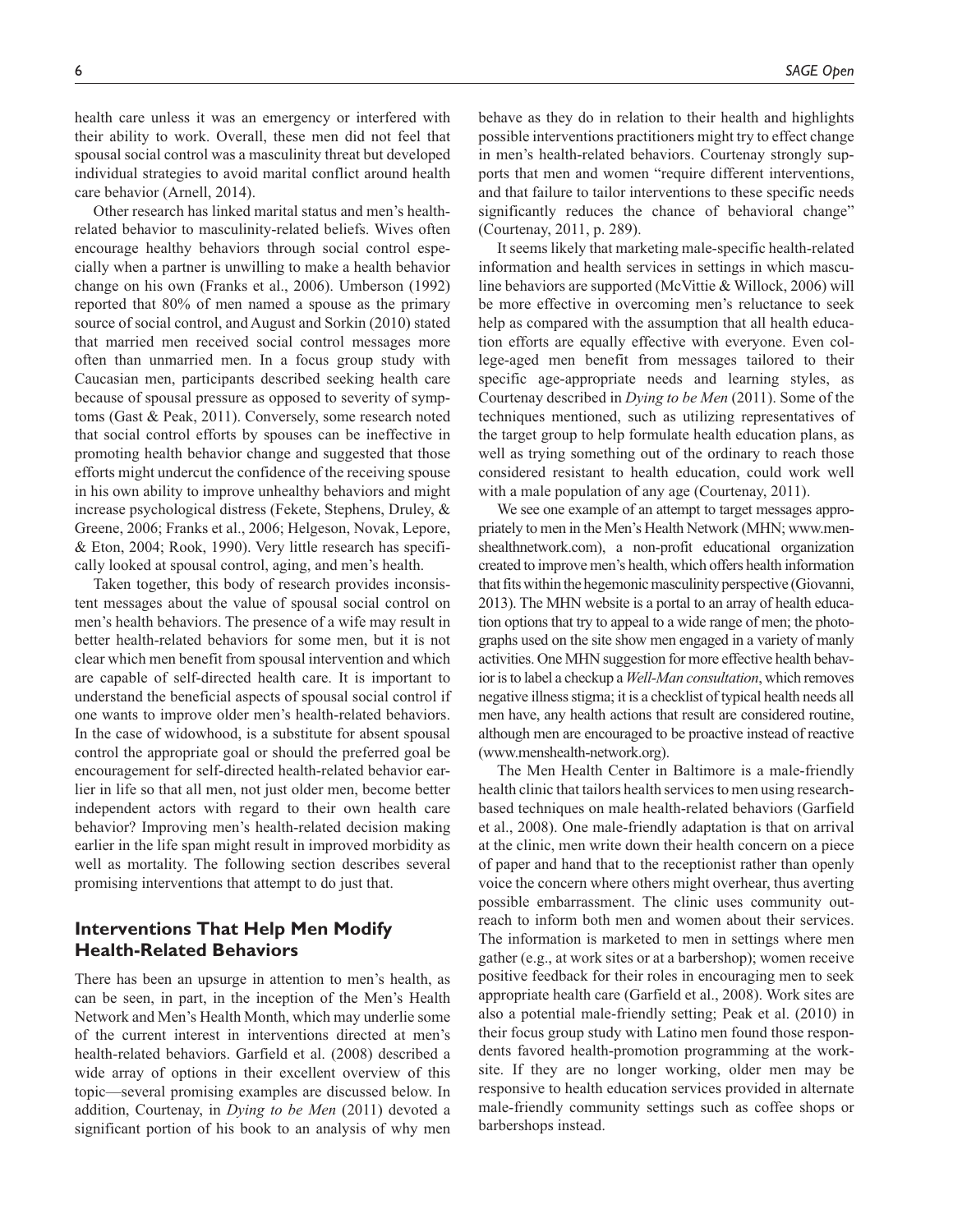The National Institute of Mental Health's (NIMH) *Real Men Real Depression* outreach is an example of targeted education (Rochlen, Whilde, & Hoyer, 2005). In this campaign, NIMH provides basic information about mental health issues and treatment options using men from a range of age groups and backgrounds ([www.nimh.nih.gov/health/topics/](www.nimh.nih.gov/health/topics/depression/men-and-dep-ression) [depression/men-and-dep-ression\)](www.nimh.nih.gov/health/topics/depression/men-and-dep-ression). North Carolina's version of PRECEDE (Green & Kreuter, 2005) is a planning model that incorporates health interventions designed to improve men's utilization of preventive health services (Meador & Linnan, 2006). Following their PRECEDE model, North Carolina started with a diagnosis of the problem—men's underutilization of preventive health services—and incorporated services to address what they determined to be "key behaviors that contribute to underutilization of preventive care services: delaying or avoiding care, lack of a regular physician, and concealing vulnerability" (Meador & Linnan, 2006, p. 190).

An outreach effort for a specific subset of African American men utilized a barber-based intervention to screen for hypertension at 16 African American owned barbershops in Texas (Victor et al., 2009). In a general discussion of the efficacy of using barbershops, Li and Linnan (2011) reported that their survey of barbershop owners indicated respondents "were very receptive about promoting health in the barbershop and are already discussing many important health topics with customers" (p. 207).

Any of these examples of targeting and marketing specifically to men can easily be adapted to reach older men as well although if health education efforts were more successful earlier in the life span, it might not be necessary to educate older men later in life. It seems that we are finally cognizant of the need to adapt *how* something is provided to best appeal to the group it is supposed to reach and that this might result in better health outcomes for the target group. If information is offered in user-friendly, non-intimidating settings, adjusting the message to match the audience, while emphasizing the acceptable masculinity attributes of good health (e.g., being a good provider and a competent sex partner, avoiding dependence, and maintaining autonomy), all men—older men too—can maintain their sense of masculinity and their good health.

### **Discussion and Suggestions for Future Research**

The three leading causes of death for both sexes are heart disease, cancer, and stroke (Bird & Rieker, 2008; Rieker & Bird, 2005; Verbrugge, 1985). Although the causes of death may be the same for both sexes, there are differences related to age at illness onset as well as illness response and trajectory. Those gendered differences reflect a variety of influences that change over the life span and about which there is incomplete agreement. Verbrugge (1985) suggests that men

and women respond differently to the biological risks of illness and disease as well as the acquired risks of work and play, that both categories interact with psychosocial factors, and that it might be that psychosocial factors have the most influence on health behavior change. For example, women may be better at health management tasks because they are more likely to seek help and typically maintain stronger emotional ties with others, whereas men are more likely to engage in a variety of masculinity-scripted activities such as substance abuse and dangerous sports in response to distress (Verbrugge, 1985).

Bird and Rieker (2008) put forward a model of *constrained choice* in which individual decisions about health behavior reflect not just personal preferences but also the social forces that regulate our lives and that this constrained choice model will help account for what has been missing in other discussions of gender differences in health. They say that "although many of the constraints and their consequences for individual choice are similar for men and women, the health impact will vary somewhat due to differences in both biology and life experiences" (Bird & Rieker, 2008, p. 6). Taylor and colleagues (2000) speculate it is the gendered distinction in stress response that underlies health behavior differences. They say the female stress response of *tendand-befriend* is more health instrumental than the male response of *fight-or-flight* as it allows women to seek health care and to request and accept needed support (Taylor et al., 2000). Clearly, there is agreement that health behaviors are affected by gender even as there is a range of opinion about the mechanism.

This is a fascinating and timely topic. Any improvement in morbidity and mortality outcomes or reductions in health costs is highly desirable for both ethical and economic reasons (Thorpe, Richard, Bowie, LaVeist, & Gaskin, 2013). We suggest more research is needed to tease out answers to questions that remain unresolved. Can older men successfully adapt (if not reject) masculinity-driven health behavior? Do health behaviors and responses to masculinity ideals vary by subgroup—sexual orientation, urban versus rural, socioeconomic status (SES), race/ethnicity, or illness category? Future researchers might also examine masculinity ideals from a life span perspective and compare health behaviors for younger, middle, and older age men as they age. We need to learn from empirically driven health programs that focus on improving the health behaviors for all men to achieve better health outcomes for older men.

#### **Declaration of Conflicting Interests**

The author(s) declared no potential conflicts of interest with respect to the research, authorship, and/or publication of this article.

#### **Funding**

The author(s) received no financial support for the research and/or authorship of this article.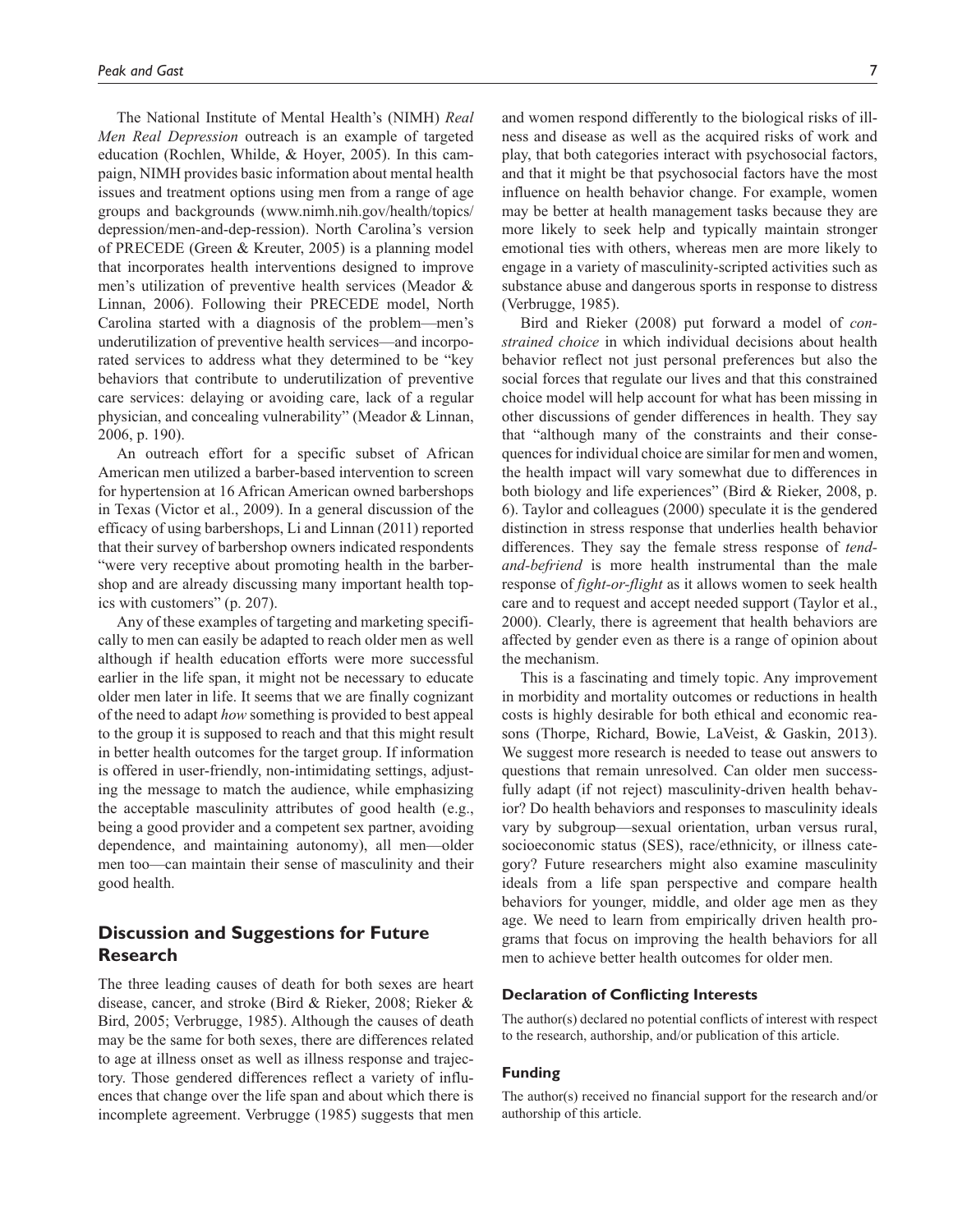#### **References**

- Addis, M. (2011). *Invisible men: Men's inner lives and the consequences of silence*. New York, NY: Times Books.
- Addis, M., & Mahalik, J. (2003). Men, masculinity, and the contexts of help seeking. *American Psychologist*, *58*, 5-14.
- Arber, S., Davidson, K., & Ginn, J. (2005). Changing approaches to gender and later life. In S. Arber, K. Davidson, & J. Ginn (Eds.), *Gender and ageing: Changing roles and relationships* (pp. 1-14). Maidenhead, UK: Open University Press.
- Arnell, M. (2014). *The role of masculinity, masculine capital and spousal social control on men's health behaviors* (Unpublished master's thesis). Utah State University, Logan, UT.
- August, K., & Sorkin, D. (2010). Marital status and gender differences in managing a chronic illness: The function of health-related social control. *Social Science & Medicine*, *71*, 1831-1838.
- Bennett, K. (2007). "No sissy stuff": Towards a theory of masculinity and emotional expression in older widowed men. *Journal of Aging Studies*, *21*, 347-356.
- Bird, C., & Rieker, P. (2008). *Gender and health: The effects of constrained choices and social policies*. Cambridge, UK: Cambridge University Press.
- Brannon, R. (1976). The male sex role—And what it's done for us lately. In D. David & R. Brannon (Eds.), *The forty-nine percent majority: The male sex role* (pp. 1-45). Reading, MA: Addison-Wesley.
- Burns, S., & Mahalik, J. (2007). Understanding how masculine gender scripts may contribute to men's adjustment following treatment for prostate cancer. *American Journal of Men's Health*, *2*, 6-16.
- Calasanti, T. (2004). Feminist gerontology and old men. *The Journals of Gerontology Series B: Physiological Sciences & Social Sciences*, *59*, S305-S314.
- Calasanti, T., & King, N. (2005). Firming the floppy penis: Age, class, and gender relations in the lives of old men. *Men & Masculinities*, *8*, 3-23.
- Connell, R. (1987). *Gender and power: Society, the person and sexual politics*. Cambridge, UK: Polity Press.
- Connell, R., & Messerschmidt, J. (2005). Hegemonic masculinity: Rethinking the concept. *Gender & Society*, *19*, 829-859.
- Courtenay, W. (2000). Constructions of masculinity and their influence on men's well-being: A theory of gender and health. *Social Science & Medicine*, *50*, 1385-1401.
- Courtenay, W. (2002). A global perspective on the field of men's health: An editorial. *International Journal of Men's Health*, *1*, 1-13.
- Courtenay, W. (2009). Theorizing masculinity and men's health. In A. Broom & A. Tovey (Eds.), *Men's health: Body, identity and social context* (pp. 9-32). West Sussex, UK: John Wiley.

Courtenay, W. (2011). *Dying to be men*. New York, NY: Routledge.

- Creighton, G., & Oliffe, J. (2010). Theorizing masculinities and men's health: A brief history with a view to practice. *Health Sociology Review*, *19*, 409-418.
- Das, A. (2012). Spousal loss and heath in late life: Moving beyond emotional trauma. *Journal of Aging and Health*, *25*, 221-242.
- Evans, J., Blye, F., Oliffe, J., & Gregory, D. (2011). Health, illness, men, and masculinities (HIMM): A theoretical framework for understanding men and their health. *Journal of Men's Health*, *8*, 7-15.
- Farrimond, H. (2011). Beyond the caveman: Rethinking masculinity in relation to men's help-seeking. *Health*, *16*, 208-225.
- Fekete, E., Stephens, M., Druley, J., & Greene, K. (2006). Effects of spousal control and support on older adults' recovery from knee surgery. *Journal of Family Psychology*, *20*, 302-310.
- Fleming, P., Lee, J., & Dworkin, S. (2014). "Real men don't": Constructions of masculinity and inadvertent harm in public health interventions. *American Journal of Public Health*, *104*, 1029-1035.
- Franks, M., Stephens, M., Rook, K., Franklin, B., Keteyian, S., & Artinian, N. (2006). Spouses' provision of health-related support and control to patients participating in cardiac rehabilitation. *Journal of Family Psychology*, *20*, 311-318.
- Garfield, C., Isacco, A., & Rogers, M. (2008). A review of men's health and masculinity. *American Journal of Lifestyle Medicine*, *2*, 474-487.
- Gast, J., & Peak, T. (2011). "It used to be that if it weren't broken and bleeding profusely, I would never go to the doctor": Men, masculinity, and health. *American Journal of Men's Health*, *5*, 318-331.
- Gast, J., & Peak, T. (2013). Masculinity and health: A comparison between the gendered attitudes, beliefs, and behaviors of Latino and Caucasian men. In J. Aston & E. Vasquez (Eds.), *Masculinity and femininity: Stereotypes/myths, psychology and role of culture* (pp. 111-126). New York, NY: Nova.
- Giovanni, S. (2013). *A framework for advancing the overall health and wellness of America's boys and men*. Men's Health Network. Available from<www.menshealthnetwork.org>
- Green, L., & Kreuter, M. (2005). *Health program planning: An educational and ecological model approach* (4th ed.). New York, NY: McGraw-Hill.
- Greenstein, T. (2000). Economic dependence, gender, and the division of labor in the home: A replication and extension. *Journal of Marriage and the Family*, *62*, 322-335.
- Griffith, D., Gunter, K., & Allen, J. (2011). Male gender role strain as a barrier to African American men's physical activity. *Health Education & Behavior*, *38*, 482-489.
- Helgeson, V., Novak, S., Lepore, S., & Eton, D. (2004). Spouse social control efforts: Relations to health behavior and wellbeing among men with prostate cancer. *Journal of Social and Personal Relationships*, *21*, 53-68.
- Kontula, O., & Haavio-Mannila, E. (2009). The impact of aging on human sexual activity and sexual desire. *Journal of Sex Research*, *46*, 46-56.
- Kotter-Gruhn, D., & Hess, T. (2012). The impact of age stereotypes on self-perceptions of aging across the adult lifespan. *The Journals of Gerontology Series B: Psychological Sciences & Social Sciences*, *67*, 563-571.
- Levy, B. (2003). Mind matters: Cognitive and physical effects of aging self-stereotypes. *The Journals of Gerontology Series B: Psychological Sciences & Social Sciences*, *58*, P203-P211.
- Li, J., & Linnan, L. (2011). Promoting men's health within barbershops: Barber/owner survey results and implications for intervention planning. *Preventive Medicine*, *33*, 207-208.
- Lohan, M. (2007). How might we understand men's health better? Integrating explanations from critical studies on men and inequalities in health. *Social Science & Medicine*, *65*, 493-504.
- Mahalik, J., & Burns, S. (2011). Predicting health behaviors in young men that put them at risk for heart disease. *Psychology of Men & Masculinity*, *12*, 1-12.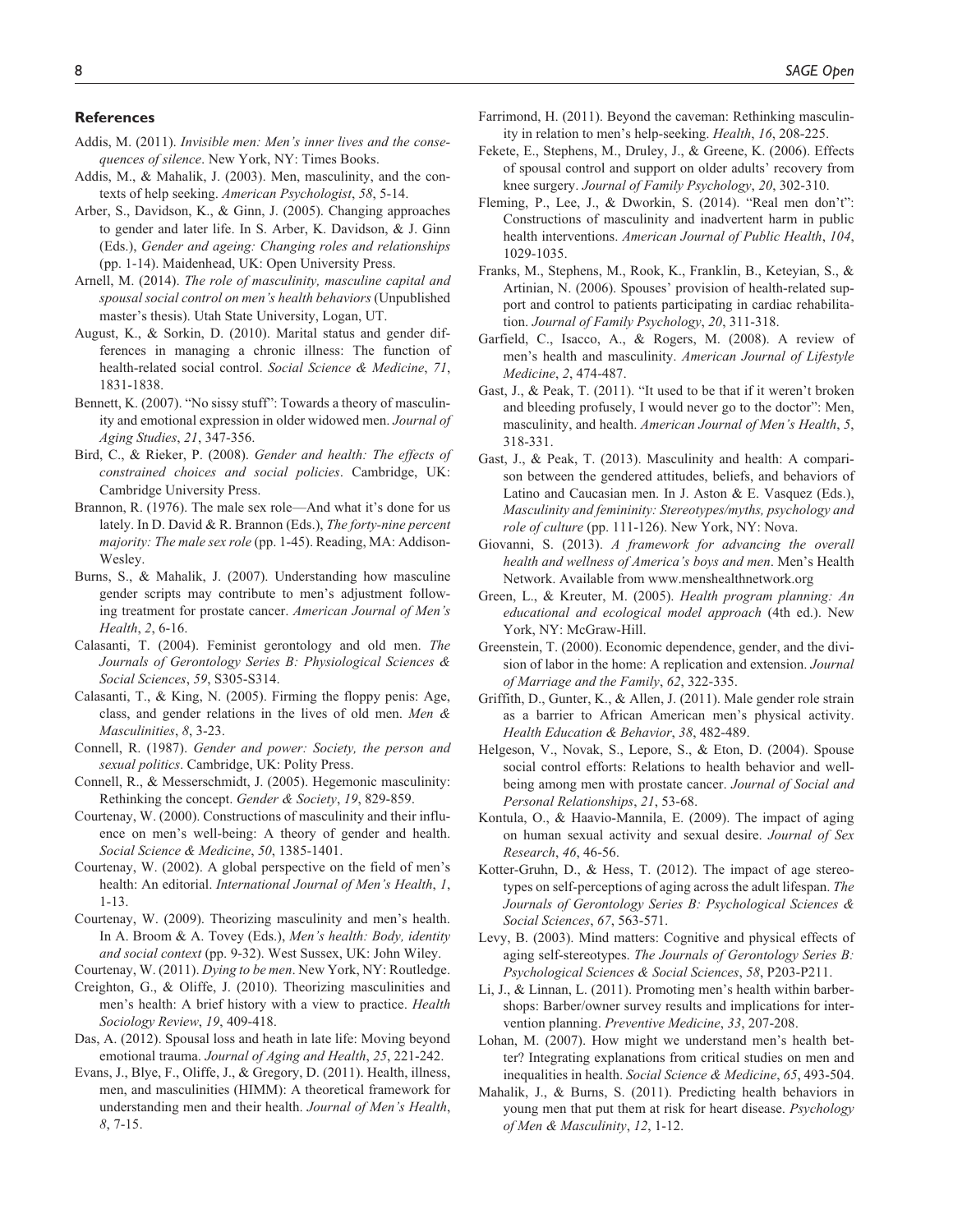- Markey, C., Markey, P., Schneider, C., & Brownlee, S. (2005). Marital status and health beliefs: Different relations for men and women. *Sex Roles*, *53*, 443-445.
- Matthias, R., Lubben, J., Atchison, K., & Schweitzer, S. (1997). Sexual activity and satisfaction among very old adults: Results from a community-dwelling Medicare population survey. *The Gerontologist*, *37*, 6-14.
- McGinty, H., Dark-Freudeman, A., & West, R. (2012). Health hopes and fears for the future in relation to health behavior and current health status. *Journal of Health Psychology*, *18*, 1509- 1518. doi:10.1177/1359105312465103
- McVittie, C., & Willock, J. (2006). "You can't fight windmills": How older men do health, ill health, and masculinities. *Qualitative Health Research*, *16*, 788-801.
- Meador, M., & Linnan, L. (2006). Using the PRECEDE model to plan men's health programs in a managed care setting. *Health Promotion Practice*, *7*, 186-196.
- O'Brien, R., Hart, G., & Hunt, K. (2007). "Standing out from the herd": Men renegotiating masculinity in relation to their experiences of illness. *International Journal of Men's Health*, *6*, 178-200.
- O'Brien, R., Hunt, K., & Hart, G. (2005). It's caveman stuff but that is to a certain extent how guys still operate: Men's accounts of masculinity and help-seeking. *Social Science & Medicine*, *61*, 503-516.
- Peak, T., Gast, J., & Ahlstrom, D. (2010). A needs assessment of Latino men's health concerns. *American Journal of Men's Health*, *4*, 22-32.
- Porche, D. (2013). Technological advances and the information science: Impact on men's health. *American Journal of Men's Health*, *7*, 361.
- Rieker, P., & Bird, C. (2005). Rethinking gender differences in health: Why we need to integrate social and biological perspectives. *The Journals of Gerontology Series B: Psychological Sciences & Social Sciences*, *60*, 40-47.
- Robertson, S. (2006). "I've been like a coiled spring this last week": Embodied masculinity and health. *Sociology of Health & Illness*, *28*, 433-456.
- Robertson, S., Sheikh, K., & Moore, A. (2010). Embodied masculinities in the context of cardiac rehabilitation. *Sociology of Health & Illness*, *32*, 695-710.
- Rochlen, A., Whilde, M., & Hoyer, W. (2005). The real men, real depression campaign: Overview, theoretical implications, and research considerations. *Psychology of Men & Masculinity*, *6*, 186-194.
- Rook, K. (1990). Stressful aspects of older adults' social relationships: Current theory and research. In M. Stephens, J. Crowther, S. Hobfoll, & D. Tennenbaum (Eds.), *Stress and coping in later-life families* (pp. 173-192). New York, NY: Hemisphere.
- Sabo, D. (2000). Men's health studies: Origins and trends. *Journal of American College Health*, *49*, 133-142.
- Sabo, D., & Gordon, D. (1995). Rethinking men's health and illness: The relevance of gender studies. In D. Sabo & D. Gordon (Eds.), *Men's health and illness: Gender, power and the body* (pp. 1-21). Thousand Oaks, CA: SAGE.
- Schoenborn, C. (2004, December). *Marital status and health: United States, 1999-2002* (Advance Data from Vital and Health Statistics, No. 351). Hyattsville, MD: National Center for Health Statistics.
- Seymour-Smith, S., Wetherell, M., & Phoenix, A. (2002). "My wife ordered me to come!": A discursive analysis of doctors' and

nurses' accounts of men's use of general practitioners. *Journal of Health Psychology*, *7*, 253-267.

- Smith, J., Braunack-Mayer, A., Wittert, G., & Warin, M. (2007). "I've been independent for so damn long!": Independence, masculinity, and aging in a help seeking context. *Journal of Aging Studies*, *21*, 323-335.
- Springer, K., & Mouzon, D. (2011). "Macho men" and preventive health care: Implications for older men in different social classes. *Journal of Health and Social Behavior*, *52*, 212-227.
- Stephan, Y., Chalabaev, A., Kotter-Gruhn, D., & Jaconelli, A. (2013). "Feeling younger, being stronger": An experimental study of subjective age and physical functioning among older adults. *The Journals of Gerontology Series B: Psychological Sciences & Social Sciences*, *68*, 1-7.
- Stepnick, L. (2003). *Accelerating the adoption of preventive health services: Building new partnerships and community commitment* (Proceedings from a conference). Washington, DC: National Institute for Health Care Management and Centers for Disease Control and Prevention.
- Tannenbaum, C., & Frank, B. (2011). Masculinity and health in late life men. *American Journal of Men's Health*, *5*, 243-254.
- Taylor, S., Klein, L., Lewis, B., Gruenewald, T., Gurung, R., & Updegratt, J. (2000). Biobehavioral responses to stress in females: Tend-and-befriend, not fight-or-flight. *Psychological Review*, *107*, 411-429.
- Thompson, E. (2008). Gender matters: Aging men's health. *Generations*, *31*, 5-8.
- Thompson, L., Reeder, T., & Abel, G. (2011). "I can't get my husband to go and have a colonoscopy": Gender and screening for colorectal cancer. *Health*, *16*, 235-249.
- Thorpe, R., Jr., Richard, P., Bowie, J., LaVeist, T., & Gaskin, D. (2013). Economic burden of men's health disparities in the United States. *International Journal of Men's Health*, *12*, 195-212.
- Tudiver, F., & Talbot, Y. (1999). Why don't men seek help? Family physicians' perspectives on help-seeking behavior in men. *The Journal of Family Practice*, *48*, 47-52.
- Umberson, D. (1987). Family status and health behaviors: Social control as a dimension of social integration. *Journal of Health and Social Behavior*, *28*, 306-319.
- Umberson, D. (1992). Gender, marital status, and the social control of health behavior. *Social Science & Medicine*, *34*, 907-917.
- Umberson, D., Chen, M., House, J., Hopkins, K., & Slaten, E. (1996). The effects of social relationships on psychological well-being: Are men and women really so different? *American Sociological Review*, *61*, 837-857.
- Umberson, D., Williams, K., Powers, D., Liu, H., & Needham, B. (2006). You make me sick: Marital quality and health over the life course. *Journal of Health and Social Behavior*, *47*, 1-16.
- Verbrugge, L. (1985). Gender and health: An update on hypotheses and evidence. *Journal of Health and Social Behavior*, *26*, 156-182.
- Victor, R., Ravenwell, J., Freeman, A., Bhat, D., Storm, J., Shafiz, M., . . .Leonard, D. (2009). A barber-based intervention for hypertension in African American men: Design of a group randomized trial. *American Heart Journal*, *157*, 30-36.
- Williams, D. (2003). The health of men: Structured inequalities and opportunities. *American Journal of Public Health*, *93*, 724-731.
- Williams, K., & Umberson, D. (2004). Marital status, marital transitions, and health: A gendered life course perspective. *Journal of Health and Social Behavior*, *45*, 81-98.